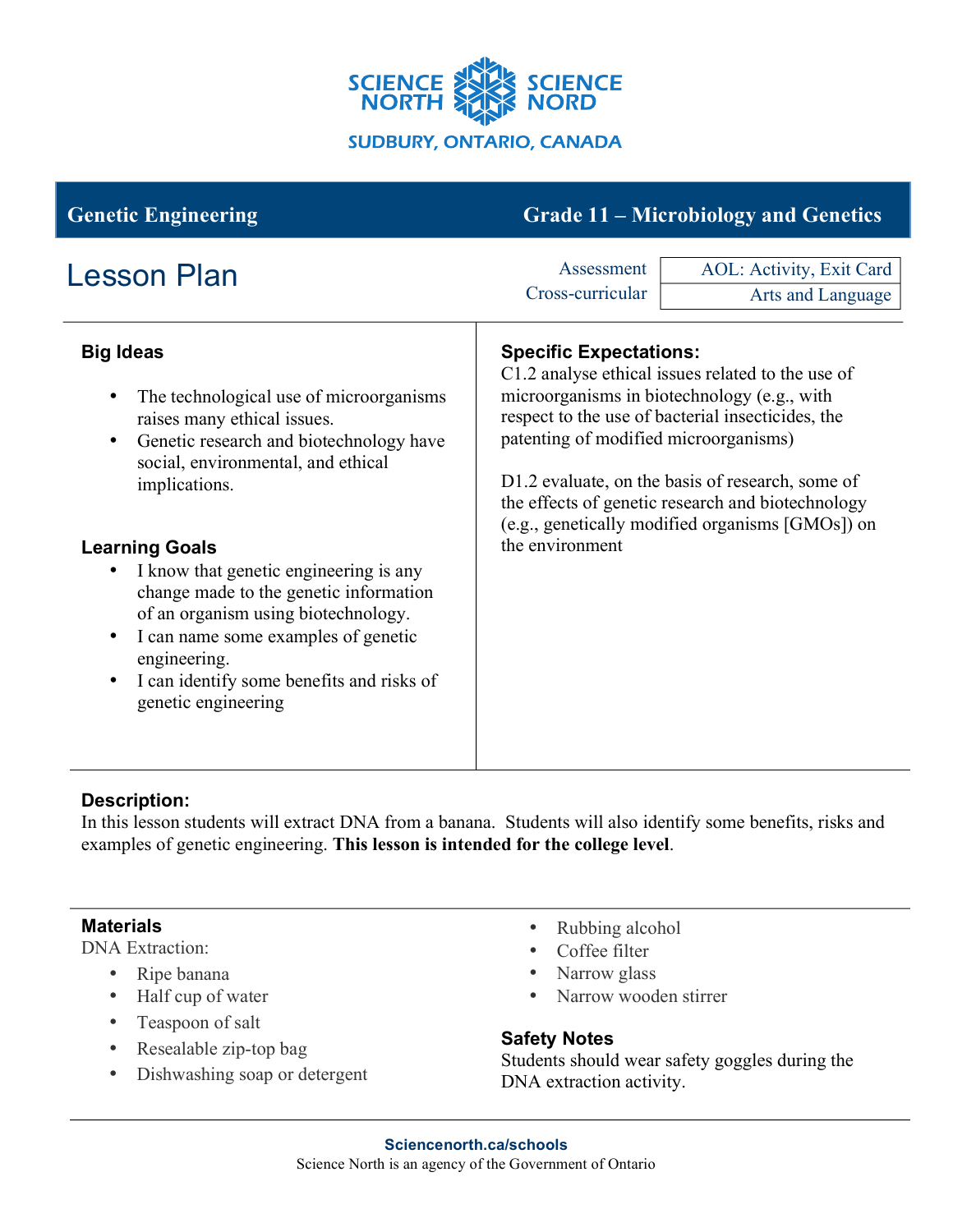# **Introduction**

When you think of "genetic engineering" what comes to mind? With your "elbow partner", think of all the ways in which genetic engineering may be used today and in the future.

Next, students will watch a short video about "genetic engineering" called "Can You Genetically Enhance Yourself?" https://youtu.be/N-48RVaqZck (VSauce).

After the video, the teacher can ask questions such as:

- What is Gene Therapy?
- What ability is enhanced in "Doogie" mice?
- Name one complication that could arise from gene therapy.

Now watch the presentation Genetic Engineering Visuals (See Link) to learn more about genetic engineering.

### **Action**

In this activity, you will learn the first step in making recombinant DNA -- the DNA often used for genetic modification of an organism. Using simple materials, you will remove the DNA from a banana.

You will need:

- Ripe banana
- Half cup of water
- Teaspoon of salt
- Resealable zip-top bag
- Dishwashing soap or detergent
- Rubbing alcohol
- Coffee filter
- Narrow transparent glass
- Wooden stirrer like a chopstick or popsicle stick
- Tape

Note: Make sure the rubbing alcohol is kept in the refrigerator or freezer during the experiment.

Procedure:

- 1. Place a peeled banana into the zip-top bag, seal the bag, and squish the banana until it has the consistency of pudding (soft and smooth with no lumps).
- 2. Prepare half a cup of hot water with one teaspoon of salt and pour it into the bag. Mix and slosh the mixture together for about 30 seconds. Add half a teaspoon of dishwashing soap. The detergent breaks down the cell membrane and the salt separates the DNA from the rest of the cell.
- 3. Mix again but do not slosh enough for the mixture to become foamy. Place the coffee filter in a clear glass cup. Attach the filter to the top, either with tape or by folding over the top.